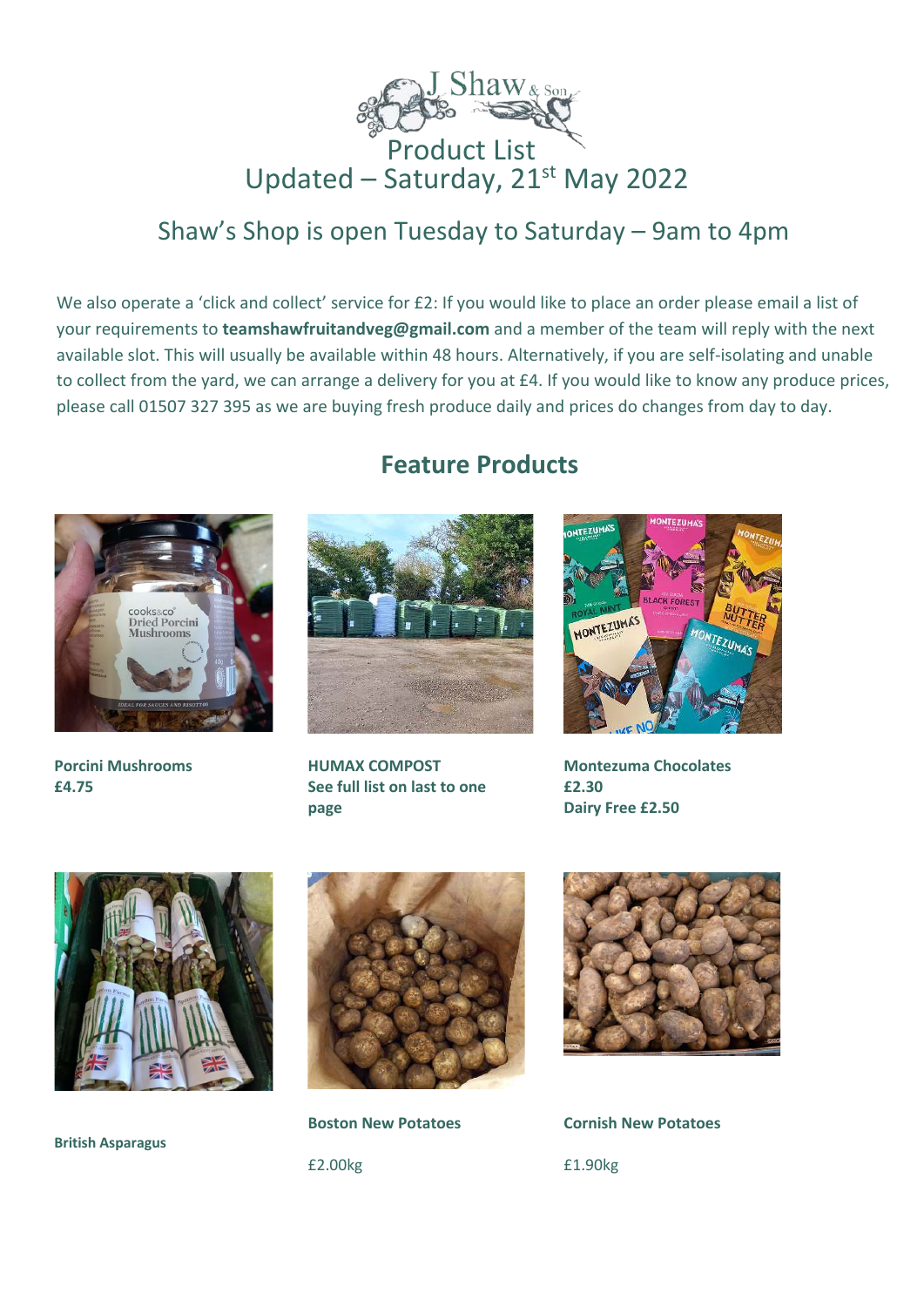

**Cooked, peeled chestnuts £5.00**



**Gusto Organics**

£1.75



**Pott's Gravies £2.70 Pork / Onion / Chicken / Beef**



**Cote Hill Yellow £3.60**



**Cote Hill Blue £3.40**



**Cote Hill Red £3.60**



**Blue Sky Halloumi – Various Sizes**



**Lincolnshire Poacher Cheese** 200g Wedge £3.60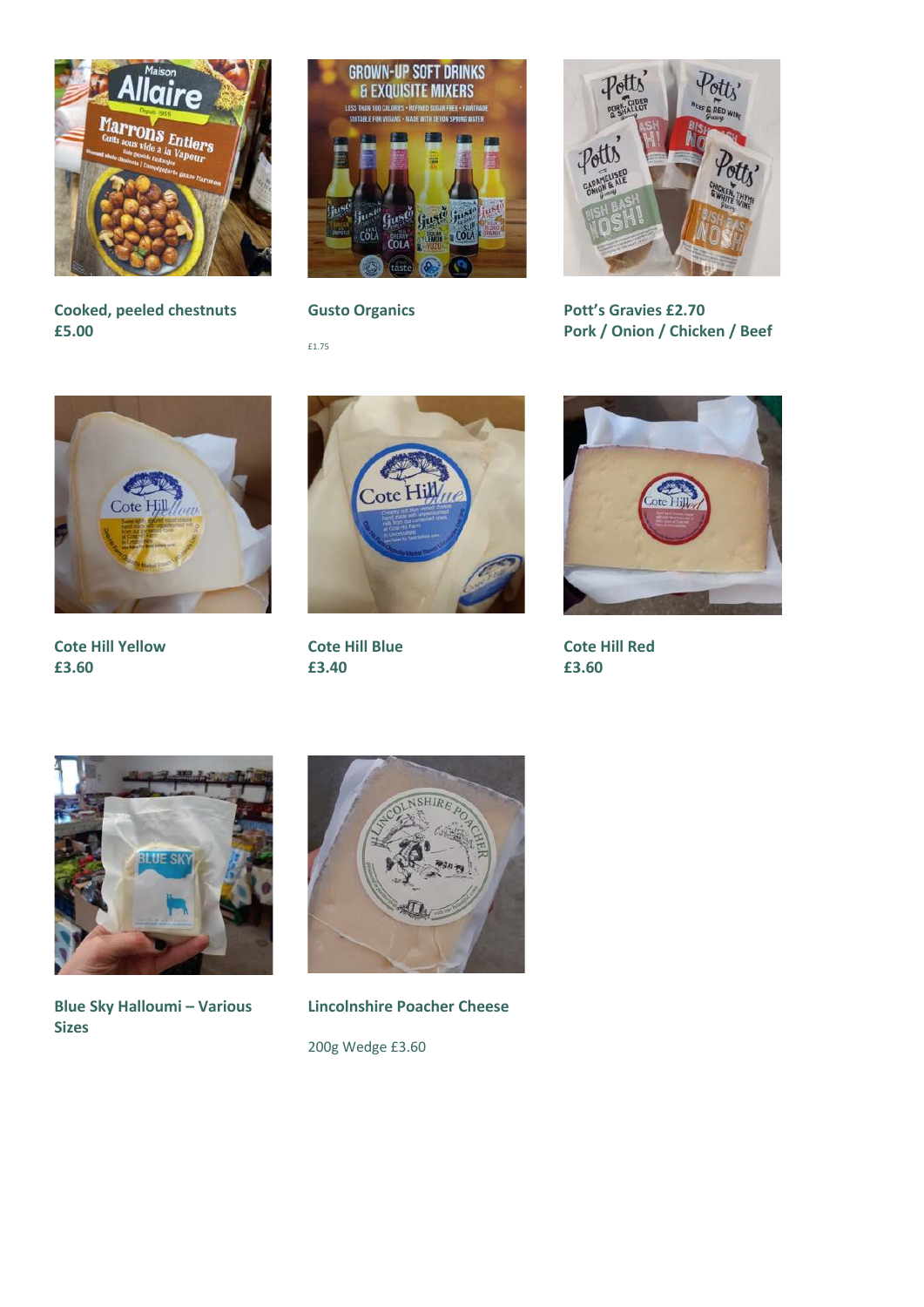**Vegetables** Asparagus - UK Aubergine Baby Corn Beetroot (Bunch) Broad beans (Italy) Broccoli – Calabrese Broccoli – Tender stem Butternut Squash Cabbage (Hard Red & White) Cabbage Savoy (Portuguese) Cabbage Hispi (Portuguese) Cabbage Spring (Lincolnshire) Carrots - (Bunch) Carrots - (Washed Yorkshire) Cauliflower Celeriac Chillies (Red & Green) Courgette – Green Fennel Fine Beans loose Garlic Garlic Smoked Ginger Leeks Parsnips – Washed Sugar snap loose Swede Tamarind

## **Mushrooms**

Mushroom - Chestnut Mushroom – Portobello Mushroom - White Cup Mushrooms – Wild Mushrooms – Flat

## **Main Crop Potatoes 2.5kg / 5kg / 12.5kg** Potatoes – Marfona Potatoes – Sagitta

# **Produce List**

## **Potatoes New**

Cornish £1.90kg Jersey Royal Potatoes £2.75kg Boston New Potatoes £2.00kg

## **Potatoes Other**

Potatoes - Baking Washed Potatoes - Salad Washed Potatoes – Sweet

### **Onions**

Onions - Cooking Onions - Red Onions - Spanish Onions - Spring Shallots – Round Shallots - Banana

## **Salad**

Avocado Beetroot cooked (4) Celery Corn - Cooked (2) Cucumber Lettuce – Iceberg Lettuce – Little Gem Lettuce – Flat Lettuce - Crisp Lettuce - Radicchio Lettuce – Lollo Rosso Lettuce – Cos Lettuce – Living Salad Peppers – R / Y / G / Or Radish (pack of) Radish - Bunch Rocket 100g Salad Cress Spinach - Baby leaf Tomatoes (Cherry 250g pack) Tomatoes (Cherry Vine Perfect) Tomatoes (Std loose) Tomatoes (Vine) Tomatoes (Beef) Watercress Punnet

#### **Eggs**

Free Range - Medium Free Range - Large Free Range - Extra Large Standard - Medium Standard – Large Duck Eggs

#### **Fruit**

Apples - Bramley Apples - Royal Gala Apples - Pink Lady Apples - Granny Smith Apples - Golden Delicious Apples – Braeburn Apples – Red Delicious Apples – New Zealand Coxes Banana **Blueberries** Grapes Black / Red Grapes Green Grapefruit Ruby Grapefruit Yellow Kiwifruit Lemons Limes Melon – Honeydew Melon - Water Passionfruit Pear (Conference) Pineapples Plums Orange – Large Orange – Med **Raspberries** Satsumas **Strawberries**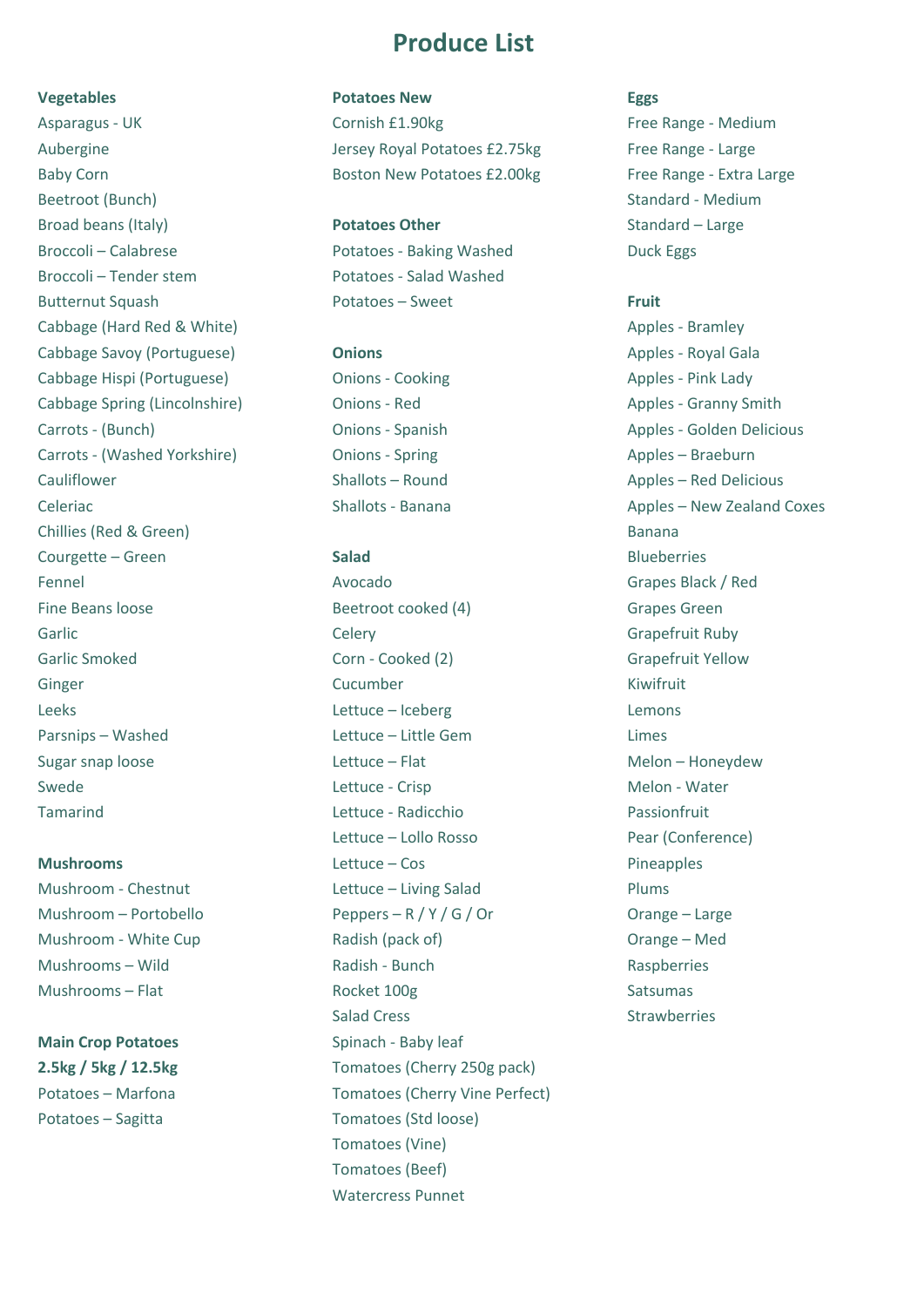#### **Fresh Herbs**

Basil - 25g Packet Chives - 25g Packet Coriander – Bunch Dill – 25g Packet Parsley - Curly Leaf - Bunch Parsley - Flat leaf - Bunch Rosemary - 25g Packet Thyme - 25g Packet

## **Dried Fruits**

 Medjoul Dates £9.00 kg Tray Dates 65p Dried Figs £1.50

**Nuts in Shell** Californian Walnuts £6.00kg

Mixed Nuts £9.00 Monkey Nuts in Shell £4.00kg

**Shipton Mill Organic Flour**  Shipton Mill White Spelt Shipton Mill Wholemeal Shipton Mill Seeded White Shipton Mill Three Malts & Sunflower

## **Wessex Mill Flour**

Wessex Mill Tomato & Garlic Wessex Mill Pizza & Pasta Flour Wessex Mill Six Seed (1.5kg) Wessex Mill Self Raising (1.5kg) Wessex Mill French Bread Flour Wessex Mill Plain Flour (1.5kg) Strong White Bread Flour (1.5kg) Wessex Mill Wholemeal Bread Flour Allinson Easy Bake Yeast £1.49 Marriages Malted Seeded 1kg

#### **Pocklington's**

See a full selection available from Pocklington's on our Retail Collections & Home Delivery Page. Available for preorder only.

**Bakery** Myers Plum bread £3.15

#### **Shropshire Spice Stuffing**

Wholemeal Parsley, Thyme & Lemon White Sage & Roast Onion Bread Sauce Wholemeal Sage & Roast Onion

**Kallo Stock Cubes £2.00** Organic Chicken Organic Vegetable

**Pott's Gravy £2.70** Pork, Cider & Shallot Caramelized Onion & Ale Beef & Red Wine Chicken, Thyme & White Wine

Pott's Chicken Stock 500ml Can £2.61

**Mrs Darlingtons** Creamed Horseradish Sauce £2.40 Mint Sauce £2.15 Tartare Sauce £2.15 Bramley Apple Sauce £2.80 Cranberry & Port Sauce £2.50

## **Mr Organics**

Passata £1.80 Chick Peas £1.30 Butter Beans £1.55 Chopped Tomatoes £1.15 Lentils £1.20 Red Kidney Beans £1.20 Pasta Sauce – Bolognese £2.65 Pasta Sauce – Arrabbiata £2.65 Pasta Sauce – Basil £2.65 Pesto £3.15

#### **Tiptree**

Old Times Marmalade £3.20 No Peel Marmalade £3.10 Lemon Curd £3.20 Strawberry Conserve £3.25

**Saints & Sinners Jams £3.95 Chutney £4.25** Jam – Raspberry & Gin Jam – Strawberry & Champagne Jam – Blackberry & Elderflower Jam – Cherry & Kirsch Jam - Blackcurrant Tipsy St Clements Marmalade Chutney - Tomato & Apple Chutney – Beetroot & Horseradish Chutney – Spiced Apple Chutney Chutney – Piccalilli Cider Wholegrain Mustard £1.99 Quince Jelly £3.50 Redcurrant Jelly £3.50 Crab Apple Jelly £3.50

#### **Condiments**

Avocado & Lemon Mayo £3.49 Spiced Turmeric Mayo £3.49 Hellman's Mayo £2.75 Hellman's Mayo Light £2.99 Heinz Salad Cream £2.49 Heinz Ketchup £2.19 HP Sauce £2.00 Mary Berry Salad Dressing £3.15 Mary Berry Caesar Dressing £3.15 Lincoln Drizzle Co Sweet Chilli £4.95 Lincoln Drizzle Co Balsamic £4.95 Sliced Beetroot Baxters £1.19 Baby Beetroot Baxters £1.19

## **Cooking Ingredients**

Aspall White Wine Vinegar £1.80 Aspall Red Wine Vinegar £1.75 Skidbrooke Cider Vinegar £1.35 Balsamic Vinegar £5.55 Sarson's Malt Vinegar £1.20 Maldon Sea Salt £3.25 Table Salt 59p Rapeseed Oil 500ml - £4.50 Vegetable Oil 1 ltr £2.29 Sunflower Oil 1 ltr £2.19 Extra Virgin Olive Oil 500ml £7.50 Olive Oil 250ml £2.49 Cornflour £1.29 Beansprouts (Tins) £1.59 Coconut Milk £2.05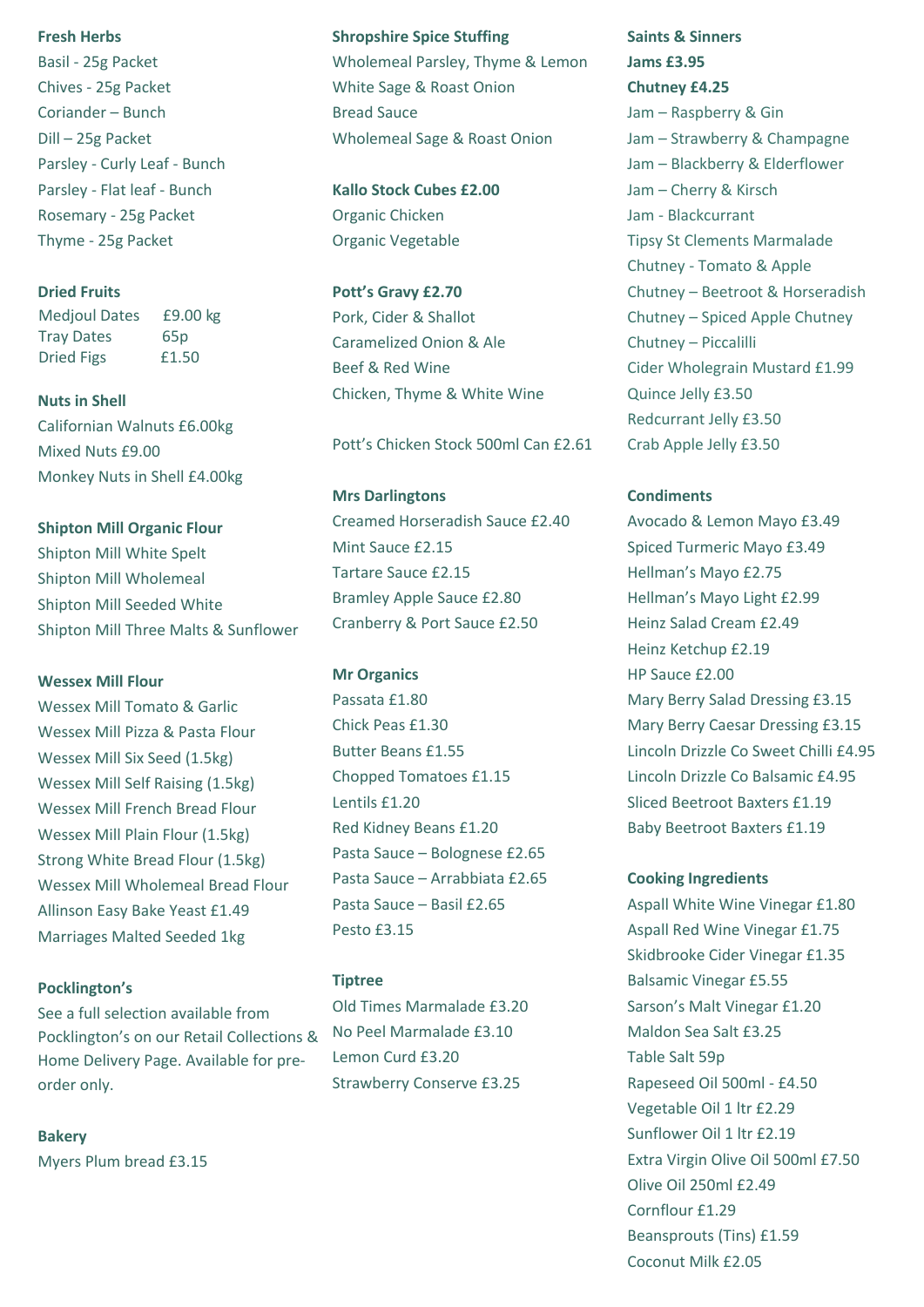Blue Dragon Sweet Chilli Sauce £2.79 Colmans Parsley Sauce 85p Colmans Chilli Con Carne 99p Shepherds Pie Mix 99p Sharwoods Sweet & Sour Sauce £1.59 Amoy Light Soy Sauce £1.59 Garlic Puree £1.25 Tomato Puree £1.49 Bisto Beef Granuals £1.89 Bisto Chicken Granuals £1.69 Beef Oxo Cubes £1.69 Chicken Oxo Cubes £1.69 Pearl Cous Cous £1.95 Hider Arborio Rice £2.00 Hider Basmati Rice £1.95 Hider Soup Mix £1.50 Hider Pearl Barley £1.10 Fine Egg Noodles £2.10 Spaghetti Pasta £1.19 Fuselli Pasta £1.00 Cup a Soup £1.59 Rogan Josh Sauce £3.10 Korma Sauce £3.10 Thai Red Curry Slightly Different Sauce £4 Easy Thai Massaman Curry Paste £3.60 Easy Thai Green Curry Paste £3.60 Easy Pad Thai Kit £4.15 Bart Harissa £2.25 Mr Hudas Tikka Marinade Paste £3.60 Mr Hudas Universal £3.25

#### **Free & Easy Organic Tins**

Tomato Soup £2 Pea & Mint £2.10 Broccoli & Kale £2.10 Sweet Potato, Coconut & Kale Curry £2.65 Three Bean Chilli £3.00

## **Milk**

Whole Milk Long Life £1.20 Semi Skimmed Long Life £1.00

#### **Baking**

Golden Syrup £1.49 Demerara Sugar £1.19 Granulated Sugar 1kg 99p Caster Sugar 1kg £1.99 Dark Brown Soft Sugar £1.39 Light Brown Soft Sugar £1.39 Icing Sugar £1.00 Cad Drinking Chocolate £1.99 Custard Powder £1.59

## **Tinned Products**

Tins Marrowfat Peas 79p Garden Peas 99p Mushy Peas 79p Green Giant Sweetcorn 340g 99p Green Giant Sweetcorn 165g 85p Heinz Beans 99p Heinz Mushroom Soup £1.09 Heinz Chicken Soup £1.09 Heinz Vegetable Soup £1.09 Heinz Tomato Soup £1.09 Tuna in Oil £1.39 Tuna in Brine £1.39 Princes Corned Beef £3.19 Princes Ham £1.79

## **Mezze - All £1.25**

Green Olives – Pitted Green Olives- Stuffed with Pimento Black Olives - Whole Roasted Red Peppers Sliced Jalapenos – Red Sliced Jalapenos - Green Jalapeño & Olive Salad Garlic Salad Sundried Tomatoes Capers £1.35

## **Maretti Bruschette**

Garlic £1.10 Pesto £1.10 Tomato & Olive £1.10

## **Nuts & Snacks**

Olive Snacks Lemon & Oregano £1.95 Olive Snacks Chilli & Black Pepper £1.75 Cheese Savories £1.80 Nisha's Salted Peanuts £1 Nisha's Dry Roasted Peanuts £1 Quinoa Chips Chilli & Lime 75p Lentil Chips Creamy Dill 75p Hummus Chips 65p (25g) Party Mix - Jalapeno & Sour Cream 125g Party Mix – Salt & Vinegar 125g

## **Cheeseboard & Picnic**

Lincolnshire Poacher £3.60 Blue Sky Halloumi Various Sizes Cote Hill Blue £3.40 SOLD OUT Cote Hill Yellow £3.60 SOLD OUT Cote Hill Red £3.60 Nairns Oat Rough Cakes £1.50 Jacobs Cream Crackers £1.49

## **Sweet Store Cupboard**

Tins Ambrosia Custard £1.09 Light Ambrosia Custard £1.09 Tins Ambrosia Rice Pudding £1.09 Condensed Milk £2.19 Evaporated Milk 410g £1.19 Evaporated Milk 170g 60p Pineapple Slices in Juice £1.09 Fruit Cocktail in Juice £1.65 Pear Halves £1.49 Grapefruit segments £1.59 Birds Custard Powder £1.59 Hartleys Jellies; Straw/Orange/Rasp 79p Hartley's Raspberry Jam £1.79 Hartley's Apricot Jam £1.69 Whole Earth Peanut Butter £4.15 Angel Delight Chocolate 89P 4 Meringue Nests £3.05 Meringue Peaks £1.60

## **Alvingham Coffee 250g £5.00**

Ground Coffee Dark Roast Ground Coffee Louth Blend Coffee Beans Decaf Ground (£6.00)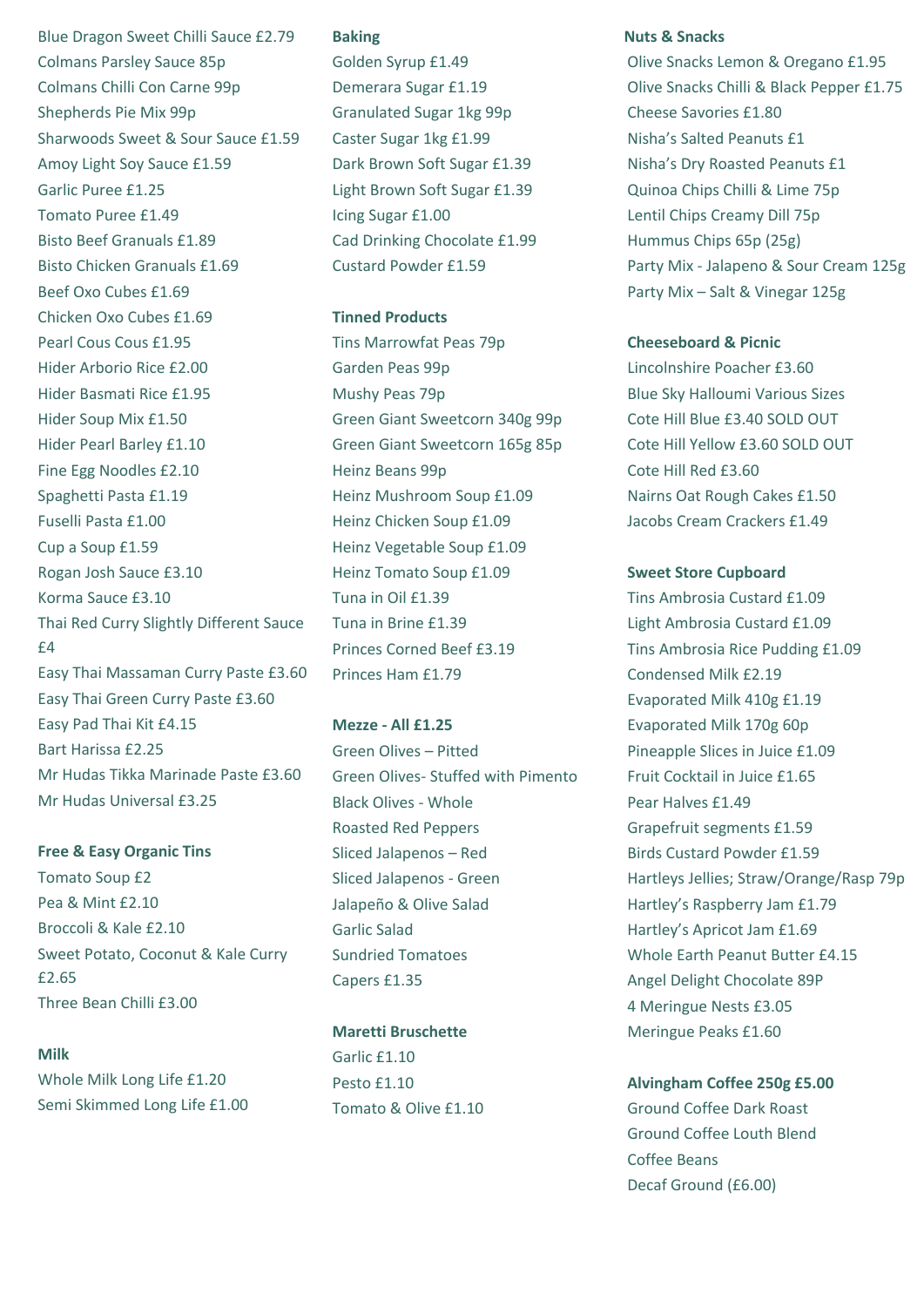#### **Hot Drinks**

Yorkshire Tea £2.99 Decaf Yorkshire Tea £1.89 PG Tips £2.65 Tea pigs Lemon & Ginger Tea £4.35 Nescafe Coffee 230g £3.80 Kenco Decaf 100g £3.79 Unsweetened Cappuccino £2.50

**Robinsons Cordials**  Summer Fruits £1.49 Orange £1.49 Apple & Blackcurrant £1.49 Blackberry & Blueberry £1.99

**Belvoir Fruit Farms Drinks** Raspberry & Lemon £4.95 Elderflower Cordial £5.30 Blueberry & Blackcurrant cordial £4.95 Ginger Cordial £4.95 Elderflower Presse £3.35

**James White Pressed Juices 750ml** Apple & Elderflower £2.80 Apple & Summer Berries £3.20 Pear £3.15

**Thorncroft Cordials** Wild Nettle £2.90 Golden Turmeric £3.15 Kombucha £3.15

**Gusto Organic Drinks** 275ml - £1.75 Real Cola Naturally Slim Cola Real Cherry Cola Sicilian Blood Orange Fiery Ginger & Chipotle Sicilian Lemon with Yuzu

**Folkington's Cans** 250ml Ginger Beer £1.15 250ml Sparkling Lemon & Mint £1.15 250ml Rhubarb & apple £1.15 250ml Elderflower Presse £1.15

#### **Other Drink**

Fentimans Tonic Water £2.40 2ltr Schwepps Lemonade £1.59 2ltr Schwepps Diet Lemonade

**Hider Range**

Almond Kernels £2.15 Fruit & Nut Mix £2.95 Walnut Halves £2.15 Dried Apricots £1.90 Dried Prunes £1.60

**Pipers Crisps 80p 40g & £2.20 150g** Sea Salt 40g & 150g Cheddar & Onion 40g & 150g Salt & Vinegar 40g & 150g Beef 40g & 150g Chorizo 40g Sweet Chilli 40g Jalapeno & Dill 40g

**Jakemans 100g** Throat & Chest £1.70 Soothing Menthol £1.70 Cherry Mentol £1.70 Honey & Lemon £1.70

**£1 Bags of Sweets** Midget Gems Fruit Pastilles Toffee Assortment Dolly Mixture Wine Gums Chocolate Peanuts Chocolate Raisins Mint Imperials Lemon Sherbet Fruit Jellies Jelly Beans Mint Humbugs Cinder Toffee Liquorice All sorts

**Montezuma Chocolate £2.30** Royal Mint Black Forest Cherry Butter Nutter Peanut Truffle Centre Absolute Black Like no udder Dairy Free £2.50

#### **Treats**

Dairy Milk Fruit & Nut £1.00 Dairy Milk Chop Nut £1.00 Dairy Milk Caramel £1.00 Dairy Milk £1.00 Green & Blacks Milk Choc £2.35 Green & Blacks Dark Choc £2.50 Bournville Dark Choc £1.49 Mars Bars 60p Twirls 60p Snickers 60p Freddoes 25p Smarties 60p Daim Bars 3 pack £1.59 Kit Kats 60p Bounty 60p Aero 60p Cadbury's Snack 65p Rolo 79p Malteser's 60p Flapjacks 50p

## **Cereals**

Jordan's Country Crisp £2.69 Wessex Mill Porridge Oats £1.85

**Cake £3.65** Grandma Wild Lemon Drizzle Farmhouse Fruitcake

## **Biscuits**

Hawkens Gingerbread Choc Orange Hawkens Grantham Gingerbread Grandma Wilds Ginger Crunchies Grandma Wilds Fruit & Lemon Crunchies Grandma Wilds Chocolate Chip Grandma Wilds Giant Shortbread Grandma Wild Giant Rhubarb Crumble Grandma Wild Giant Double Choc McVites Digestives £1.65 McVites Milk Chocolate Digestives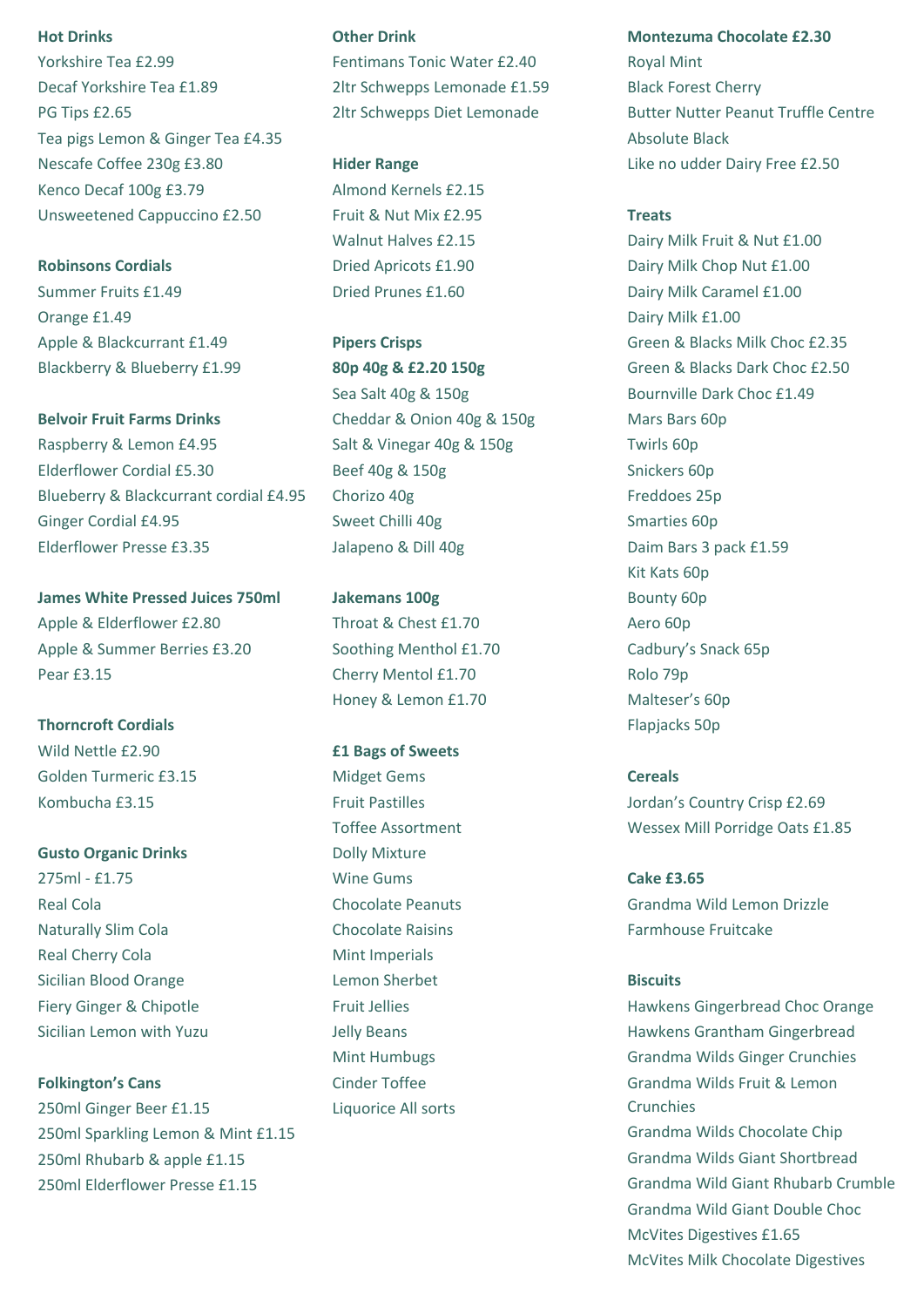McVites Hob Nobs £1.65 McVites Rich Tea £1.49 Crumbles Choc Macaroons £1.80 Broken Chocolate Biscuits (Purple Bag) Broken Variety Biscuits (Red Bag) Jaffa Cakes (Blue Bag) Dutch Peanut Rounds 90p

## **Tubs of Vinegar**

5ltr Malt Vinegar 5ltr White Distilled Vinegar 5ltr Spiced Malt Vinegar

## **Disposables**

Large Kitchen Foil £1.39 Small Kitchen Foil £1.00 Baking Parchment £1.49 Cling Film £1.00 Black Bin Liners £1 Swing Bin Liners £1 Pedal Bin Liners £1

## **Paper Products**

1 x 4 Toilet Roll 1 x 4 Kitchen Roll 1 x 9 Toilet Roll 1 Individual Kitchen Roll

## **Bird Feed**

1.6kg Bird Seed 20kg Bird Seed 1.6kg Bird Nuts 20kg Bird Nuts 1kg Sunflower Hearts (Grey) 1kg Sunflower Seeds (Black) 1kg Nyjer Seed 1 x 6 Fat Balls 1 x 50 Fat Balls £6.95 Fat Feasts Coconut Halves

## **Cleaning Products**

Fairy Washing Up Liquid £1.29 Easy Washing Up Liquid 60p Fairy Dishwasher Tablets £3.49 Finish Rinse Aid £2.50 Astonish Handwash £1.00 Easy Antibacterial £1.00 Astonish Window & Glass £1.00 Astonish Bathroom £1.00 Astonish Oven Cleaner £1.00 Easy Bleach 60p Domestos £1.00 Duck Toilet Cleaner £1.29 Cif £1.49 Comfort £1.99 Daz £2.49 Drain & Pipe Unblock £1.00 Fly Spray £1.49 Pledge £1.99 Air Wick £1.29 Hob Cleaner £1.00 Brillo Pads (5) £1.00

## **Heating!**

Potato Sack Rough Kindling £4 Red Net Kindling £3.00 Small bag of Sticks £1.00 Nets of Logs £3.80 20kg Smokeless Briquettes £10.95 10kg Smokeless Briquettes £5.50 Firelighters 95p

Charcoal 2kg Lumpwood £4.79

#### **HUMAX COMPOST**

All available for home delivery or collection.

60ltr Original Mix 10 for £58.00 3 for £18.00 1 for £6.50

40ltr Multi-Purpose (40% Fibre Gro) 10 for £44.00 3 for £14.00 1 for £6.50

75ltr Tub & Basket 10 for £64.80 3 for £20.00 1 for £6.75

50ltr Ericaceous Peat Free 10 for £53.00 3 for £17.00 1 for £6.00

27ltr Humax Grow Bag 10 for £32.00 3 for £10.50 1 for £3.75

Westlands Top Soil 30ltr 10 for £39.00 3 for £12.60 1 for £4.50

Westlands Decorative Bark 50ltr 10 for £39.00 3 for £12.60 1 f0r £4.50

Westlands New Horizon Peat Free Compost 50ltr 10 for £52.00 3 for £17.00 1 for £6.00